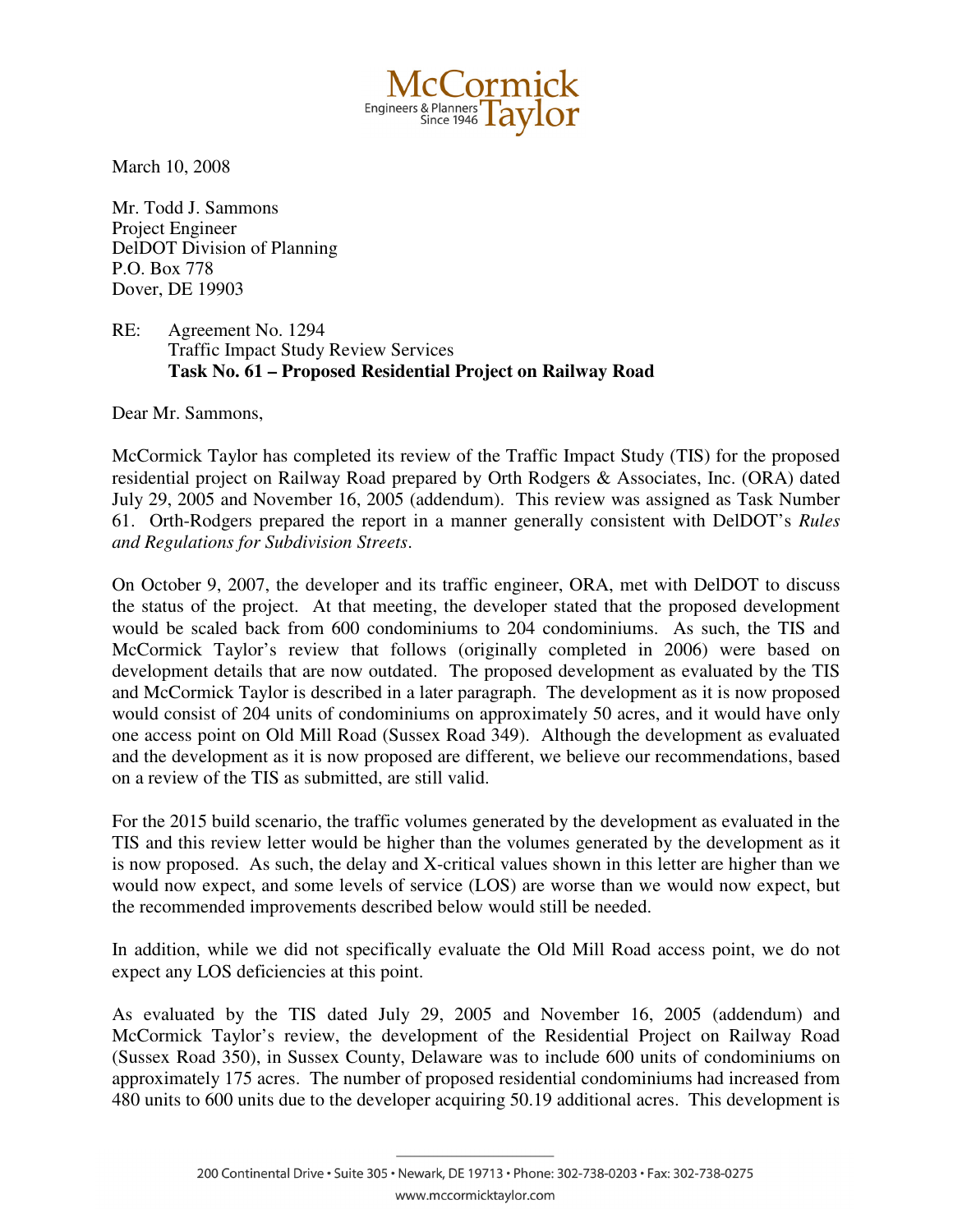

proposed for the north side of Railway Road in Sussex County adjacent to the existing Bethany Bay development. One unsignalized access was proposed along Railway Road, and a second access point would have been located at the current terminus of Railway Road. Construction is expected to be complete by 2015.

DelDOT currently has two relevant projects within the study area. The first project is *SR 26, Detour Routes* (State Contract No. 21-112-04). Improvements include pavement widening to include eleven-foot wide lanes and five-foot wide shoulders, and the addition of turn lanes at various intersections. Design plans are essentially complete for this project, and funding for right-of-way acquisition is available. There is currently no state funding available for construction. Should funding become available, construction is anticipated to begin in 2008 and be completed by 2009.

The second project is *SR 26, Atlantic Avenue, from Clarksville to Assawoman Canal* (State Contract 24-112-10). A concept plan exists for this project, and DelDOT is currently working on the design. Improvements include a continuous center left-turn lane the length of the corridor, plus additional turn lanes at certain intersections. There is currently no state funding for right-ofway acquisition or construction. Should funding become available, construction is anticipated to begin in 2009 and be completed by 2012. These improvements are assumed to be in place for all future cases of our analysis.

Based on our review, we have the following comments and recommendations:

The following intersections exhibit level of service deficiencies without the implementation of physical roadway and/or traffic control improvements:

| <i>Intersection</i>             | <b>Situation For Which Deficiency Occurs</b> |
|---------------------------------|----------------------------------------------|
| Delaware Route 26 and           |                                              |
| Delaware Route 17               | 2015 Saturday with and without development   |
| Delaware Route 26 and           | 2015 PM and Saturday with and without        |
| Railway Road                    | development                                  |
| Delaware Route 26 and           | 2015 PM and Saturday with and without        |
| Old Mill Road                   | development                                  |
| Delaware Route 26 and           | 2015 PM and Saturday with and without        |
| Central Avenue (Sussex Road 84) | development                                  |

This area has significant levels of seasonal traffic, particularly along the main roads. If this development is approved as currently proposed, the improvements required to achieve acceptable Levels of Service for Saturday conditions, at some of the intersections along Delaware Route 26 are beyond what is already planned for the *SR 26, Atlantic Avenue, from Clarksville to Assawoman Canal* project. These additional capacity improvements will likely be infeasible based on physical limitations, right-of-way constraints, and public opposition.

Should the County choose to approve the proposed development, the following items should be incorporated into the site design and reflected on the record plan. All applicable agreements (i.e.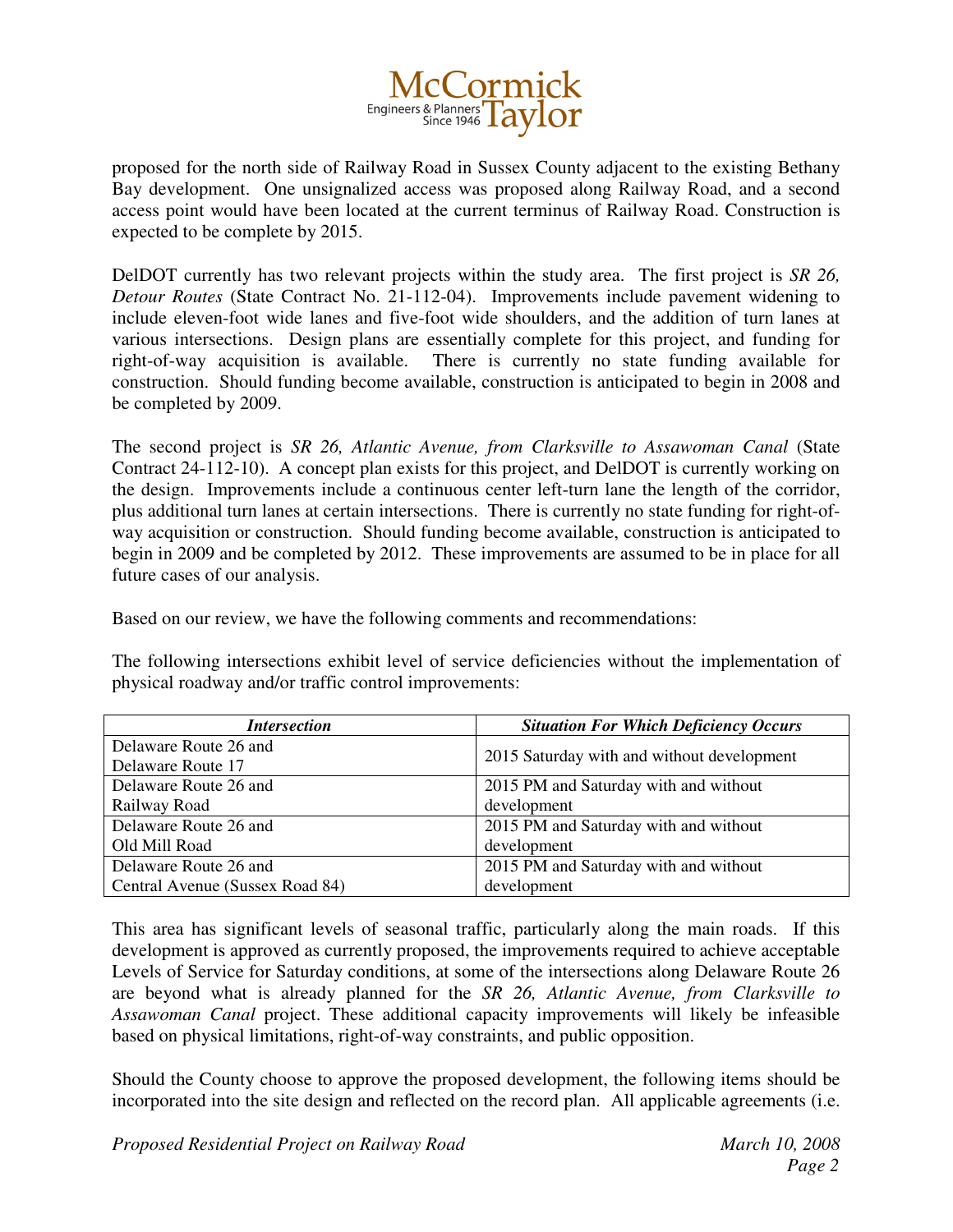

letter agreements for off-site improvements and traffic signal agreements) should be executed prior to entrance plan approval for the proposed development.

- 1. The developer should enter into an agreement with DelDOT to fund an equitable portion of the local matching funds for the project *SR 26, Atlantic Avenue, from Clarksville to Assawoman Canal* (State Contract 24-112-10)*.* At this time, it is expected that this agreement will be required of at least three other developments in this area. DelDOT expects to determine the cost sharing based on each development's projected p.m. peak hour traffic volume, compared to the total projected 2020 p.m. peak hour traffic volume.
- 2. The developer should enter into an agreement with DelDOT to fund an equitable portion of the local matching funds for the project *SR 26, Detour Routes* (State Contract No. 21- 112-04). At this time, it is expected that this agreement will be required of at least three other developments in this area. DelDOT expects to determine the cost sharing based on each development's projected p.m. peak hour traffic volume, compared to the total projected 2020 p.m. peak hour traffic volume.
- 3. The developer should improve Railway Road along the site frontage in order to meet DelDOT's local road standards. These standards include two eleven-foot travel lanes and two five-foot shoulders. The developer should provide a bituminous concrete overlay to the existing travel lanes, at DelDOT's discretion. DelDOT should analyze the existing lanes' pavement section and recommend an overlay thickness to the developer's engineer if necessary.
- 4. The developer should improve Old Mill Road along the site frontage in order to meet DelDOT's local road standards. These standards include two eleven-foot travel lanes and two five-foot shoulders. The developer should provide a bituminous concrete overlay to the existing travel lanes, at DelDOT's discretion. DelDOT should analyze the existing lanes' pavement section and recommend an overlay thickness to the developer's engineer if necessary.
- 5. The following bicycle and pedestrian improvements should be included:
	- a. A minimum of a ten-foot wide multi-use path (with a minimum of a five-foot buffer from the roadway) that meets current AASHTO and ADA standards should be included along the site frontages on both Old Mill Road and Railway Road. This multi-use path should connect to the shoulders at the end limits of the site frontages.
	- b. Internal sidewalks to promote walking as a viable transportation alternative should be constructed within the development. These internal sidewalks should connect to the frontage multi-use path.
	- c. Internal roadways that provide access any adjacent development(s) should include sidewalks that lead into the other development(s) to allow for safe pedestrian travel.
	- d. An additional pedestrian access point to internal streets and sidewalks should be provided along Railway Road near the northern limit of the site frontage.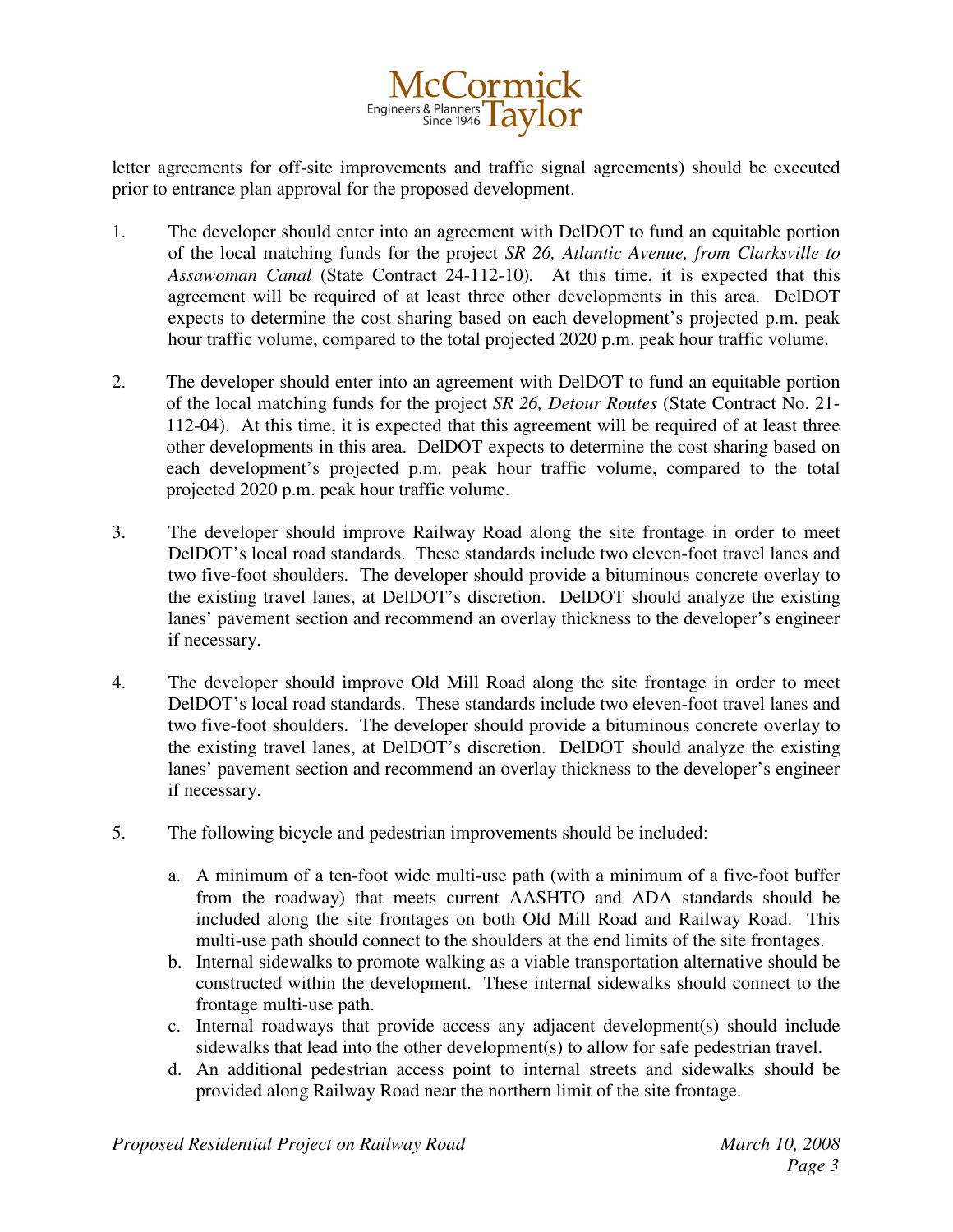

Please note that this review generally focuses on capacity and level of service issues; additional safety and operational issues will be further addressed through DelDOT's subdivision review process.

Additional details on our review of the TIS are attached. Please contact me at (302) 738-0203 or through e-mail at ajparker@MTmail.biz if you have any questions concerning this review.

Sincerely,

**McCormick Taylor, Inc.**

Avdr*ån* J. *Viokr*a

Andrew J. Parker, P.E., PTOE Project Manager

Enclosure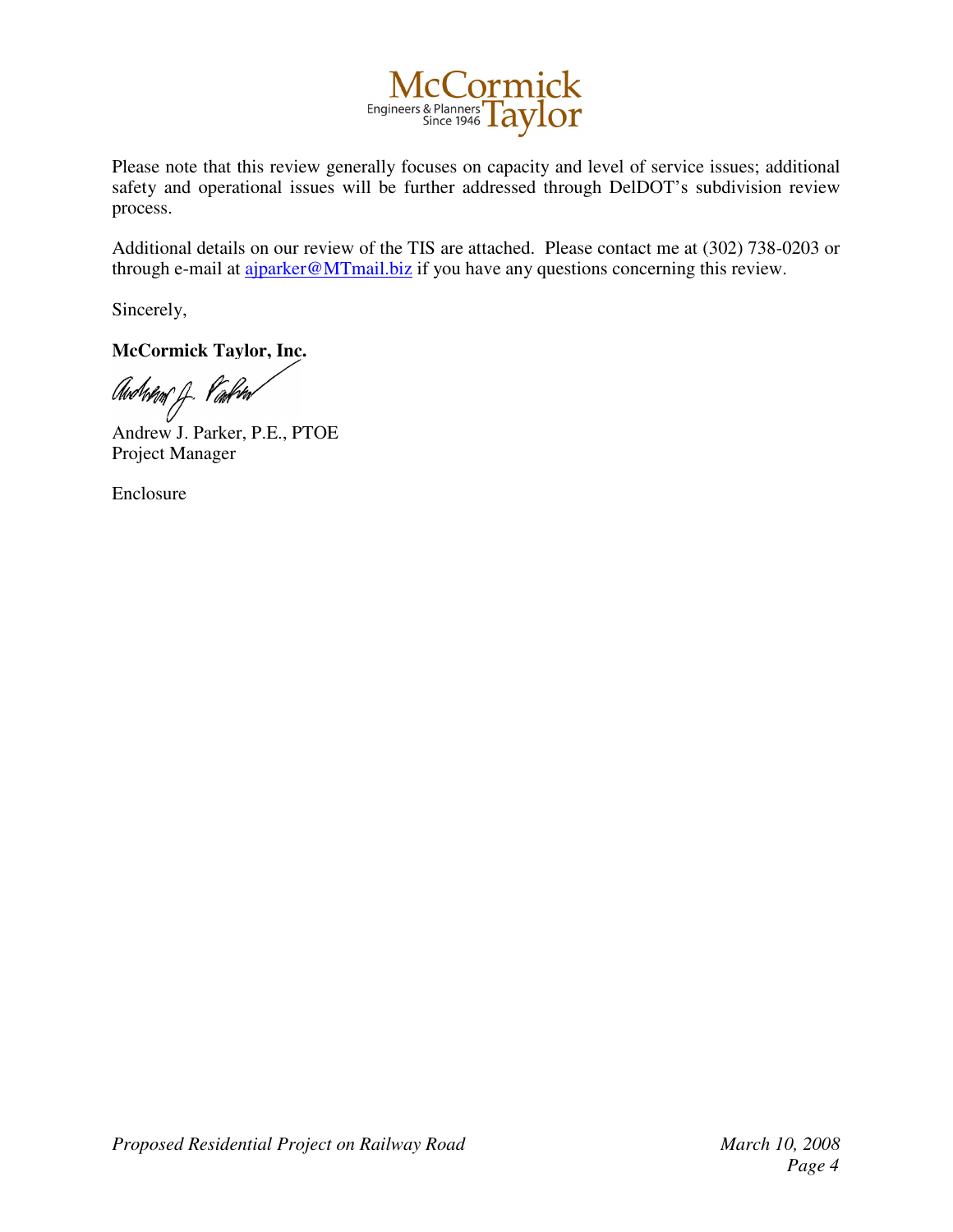# **General Information**

**Report date:** July 29, 2005 and November 16, 2005 (Addendum) **Prepared by:** Orth Rodgers & Associates, Inc. **Prepared for:** Linder & Company, Inc. **Tax parcel:** 1-34-8.00-42.00, 1-34-12.00-74.00 **Generally consistent with DelDOT's** *Rules and Regulations for Subdivision Streets***:** Yes

# **Project Description and Background**

**Description:** As evaluated in the TIS and McCormick Taylor's review, the proposed development would consist of 600 units of residential condominiums. The development is now proposed as 204 condominiums.

**Location:** Proposed development to be located north of Delaware Route 26, directly west of Railway Road (Sussex Road 350) and adjacent to the existing Bethany Bay development

**Amount of land to be developed:** approximately 175 acres (updated to approximately 50 acres) **Land use approval(s) needed:** subdivision approval, currently AR-1 (Agricultural Residential) and GR-1 (General Residential), rezoning to MR-2 Residential Planned Community desired **Proposed completion date:** 2015

**Proposed access locations:** As evaluated in the TIS, there would be one unsignalized access point on Railway Road and another access point at the existing terminus of Railway Road. The development as it is now proposed would have only one access point on Old Mill Road (Sussex Road 349).

# **Livable Delaware**

*(Source: Delaware Strategies for State Policies and Spending, July 2004)*

**Location with respect to the Strategies for State Policies and Spending Map of Delaware:** The proposed Railway Road Property is located within Investment Level 3.

# **Description of Investment Level 3:**

These areas are portions of the county designated for growth, development districts, or long-term annexation. Areas classified as an Investment Level 3 will be considered for state investing after the Level 1 and 2 areas are substantially built out or when the facilities are logical extensions of existing systems and deemed appropriate to serve a particular area. Many of the areas within the Investment Level 3 designation include important farmland and natural resources along with portions of roadways that are designated for corridor capacity protection. Therefore the character pattern and timing of growth along with federally mandated air and water quality goals should be considered on a case-by-case basis for areas within this designation.

In Investment Level 3 Areas, the state will continue to invest in the regional roadway network and roadway safety while continuing to protect the capacity of major transportation corridors, such as Route 13. Roadway improvements to support new development are not encouraged in Investment Level 3 and funds will not be allocated for these types of improvements until they have been allocated to Level 1 and 2 areas.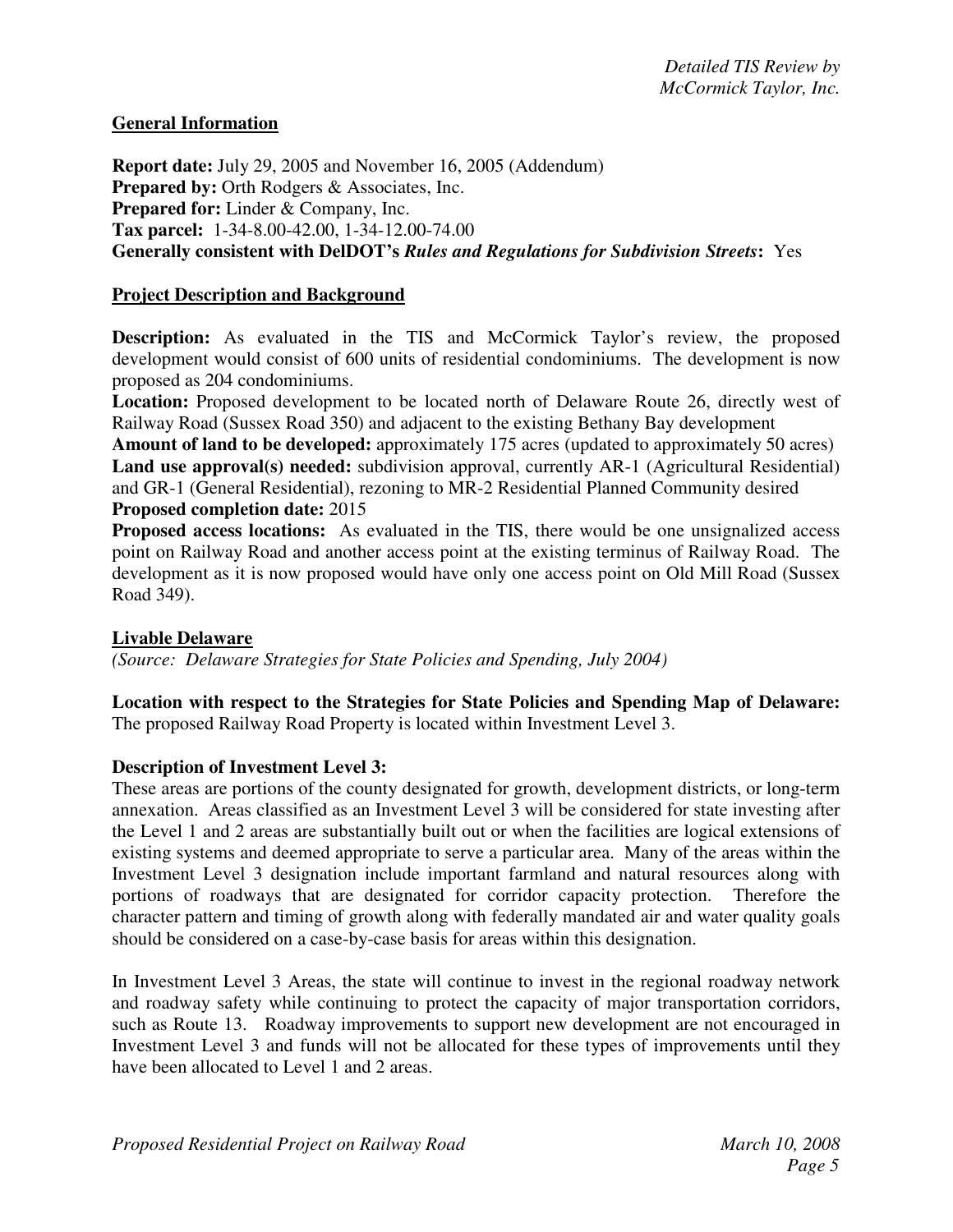### **Proposed Development's Compatibility with Livable Delaware:**

The Proposed Railway Road Property falls within Investment Level 3. Since the proposed location of this development is near (and in some cases, adjacent) to existing residential areas, this property would adhere to Livable Delaware guidelines.

### **Comprehensive Plans**

**Sussex County Comprehensive Plan:** Existing land use of the proposed development is designated as being in an area designated as forest and agricultural. Future land use designates this area as being located within an environmentally sensitive, developing area. Environmentally Sensitive Developing Areas are defined as a Developing District with special environmental design and protection requirements. New regulations are in place in these areas to control the density of development, preserve open space and valuable habitat and to prevent excessive levels of sediments and nutrients in waterways. Regulated areas include Indian River, Indian River Bay and Rehoboth Bay. Residential Planned Communities and Village Style development is encouraged in these areas to provide open space and protect habitat. If a central wastewater system is provided, residential density would be permitted up to the maximum allowable density of the underlying zoning districts. Industrial uses in these areas are regulated by the Delaware Coastal Zone Act, however they do not regulate commercial, residential warehousing or distribution activities.

**Proposed Development's Compatibility with Comprehensive Plans:** This proposed development will likely be compatible with Sussex County's Comprehensive Plan. The developer is proposing a rezoning to Residential Planned Community, which the Developing District generally supports.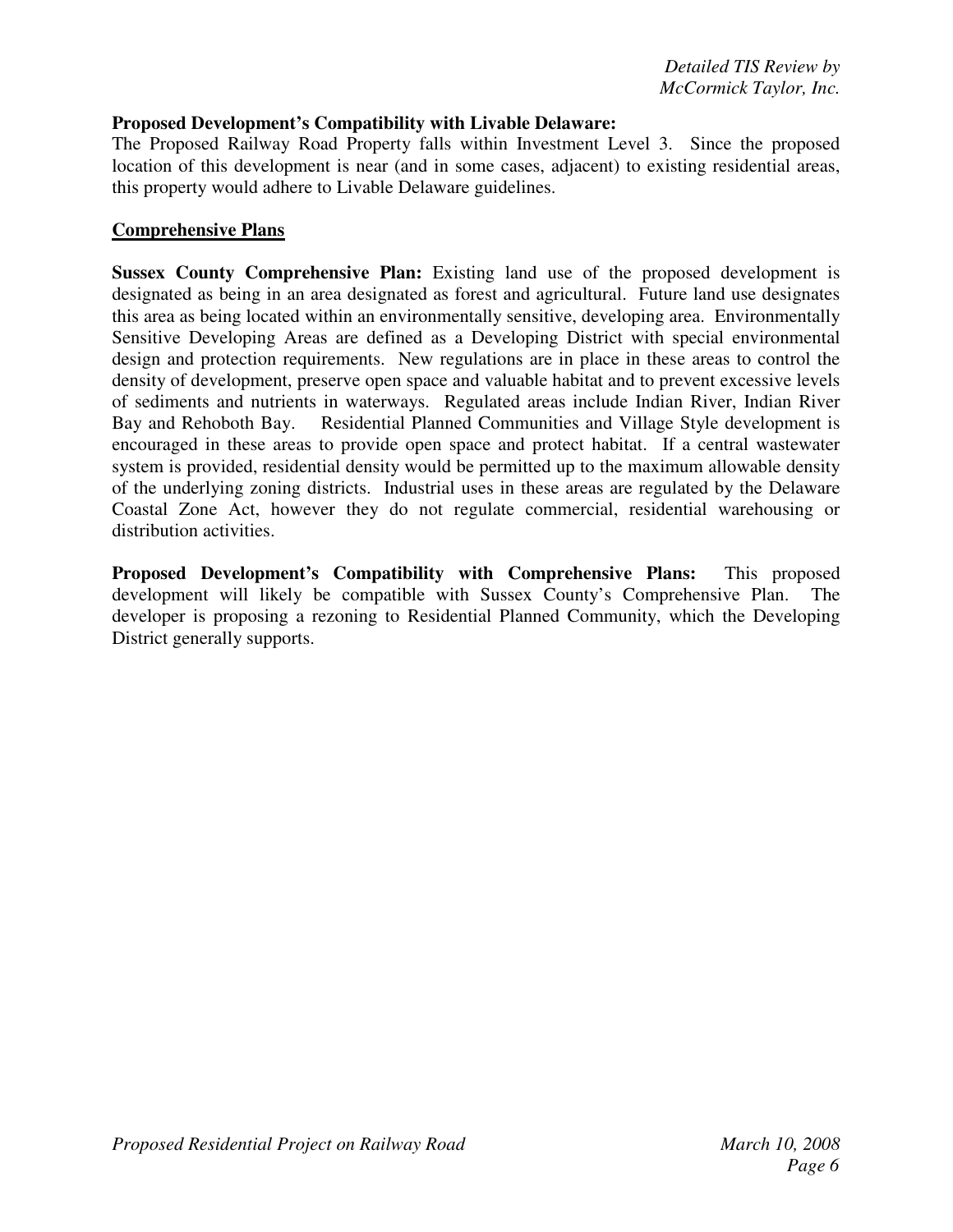# **Transportation Analysis Zones (TAZ) where development would be located:** 612



# **TAZ Boundaries:**

**Current employment estimate for TAZ:** 0 jobs in 2005 **Future employment estimate for TAZ:** 0 jobs in 2030 **Current population estimate for TAZ:** 565 people in 2005 **Future population estimate for TAZ:** 783 people in 2030 **Current household estimate for TAZ:** 252 houses in 2005 **Future household estimate for TAZ:** 369 houses in 2030 **Relevant committed developments in the TAZ:** Bay Forest Club, Bethany Bay **Would the addition of committed developments to current estimates exceed future projections:** Yes **Would the addition of committed developments and the proposed development to current estimates exceed future projections:** Yes

# **Relevant Projects in the DelDOT Capital Transportation Program (FY 2008 – FY 2013)**

DelDOT currently has two relevant projects within the study area. The first project is *SR 26, Detour Routes* (State Contract No. 21-112-04). Improvements include pavement widening to include eleven-foot wide lanes and five-foot wide shoulders, and the addition of turn lanes at various intersections. Design plans are essentially complete for this project, and funding for right-of-way acquisition is available. There is currently no state funding available for construction. Should funding become available, construction is anticipated to begin in 2008 and be completed by 2009.

The second project is *SR 26, Atlantic Avenue, from Clarksville to Assawoman Canal* (State Contract 24-112-10). A concept plan exists for this project, and DelDOT is currently working on the design. Improvements include a continuous center left-turn lane the length of the corridor, plus additional turn lanes at certain intersections. There is currently no state funding for right-ofway acquisition or construction. Should funding become available, construction is anticipated to begin in 2009 and be completed by 2012. These improvements are assumed to be in place for all future cases of our analysis.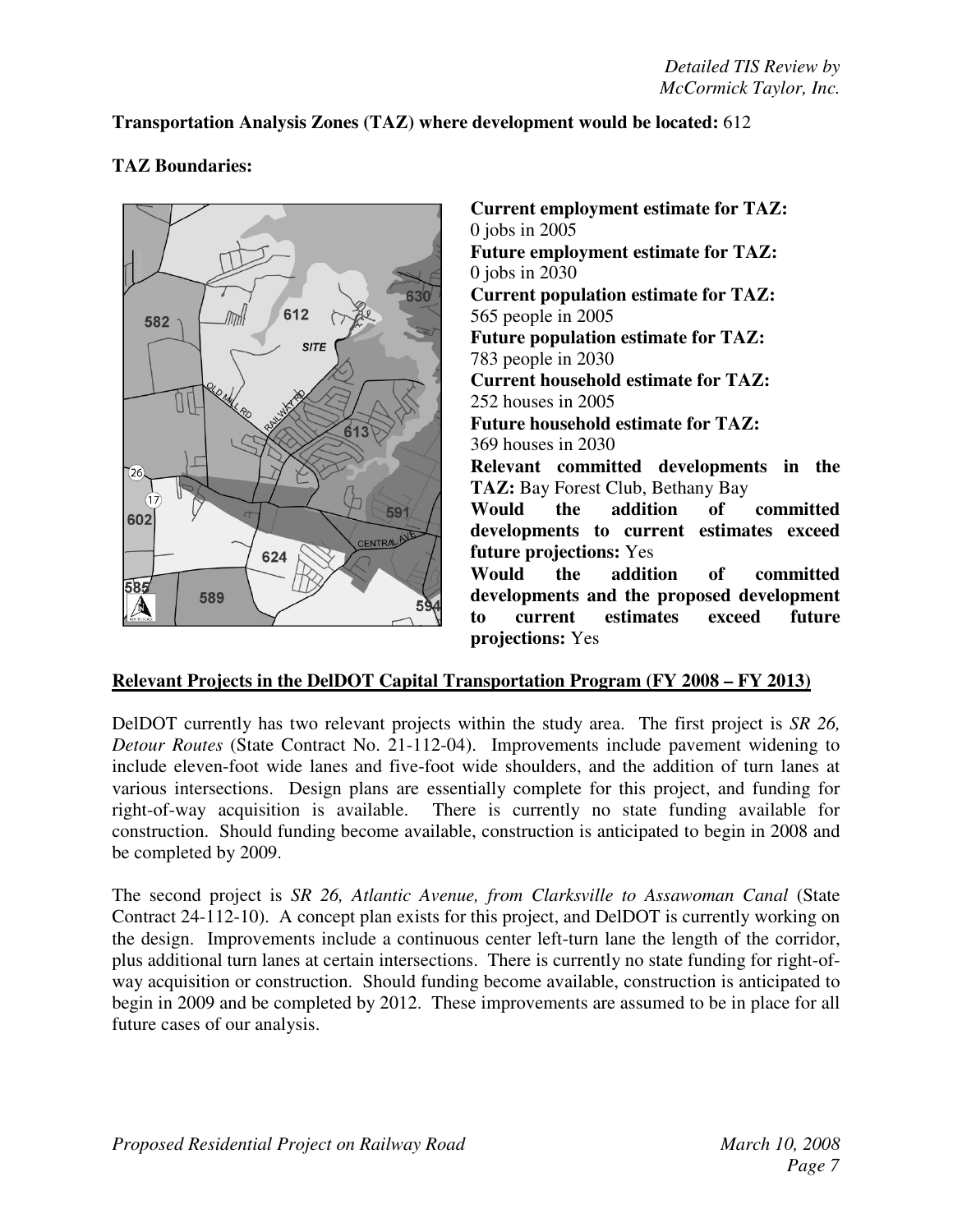# **Trip Generation**

Trip generation for the proposed development was computed using comparable land uses and equations contained in Trip Generation, Seventh Edition, published by the Institute of Transportation Engineers (ITE). The following land uses were utilized to estimate the amount of new traffic generated for this development:

• Residential Condominiums (ITE Land Use Code 230)

# **Table 1. Proposed Residential Property on Railway Road – Trip Generation**

| <b>Land Use</b>                      | AМ<br><b>Peak Hour</b> |     |       | PM<br><b>Peak Hour</b> |     |       | <b>Saturday</b><br><b>Mid-Dav</b> |     |       |
|--------------------------------------|------------------------|-----|-------|------------------------|-----|-------|-----------------------------------|-----|-------|
|                                      | In                     | Out | Total | In                     | Out | Total | In                                | Out | Total |
| 600 Residential Condominium<br>Units | 37                     | 80  | 217   | 175                    | 86  | 261   |                                   | 100 | 217   |

# **Overview of TIS**

### **Intersections examined:**

- 1) Old Mill Road & Railway Road
- 2) Old Mill Road & Clubhouse Road (Sussex Road 351)
- 3) Delaware Route 26 & Delaware Route 17
- 4) Delaware Route 26 & Railway Road
- 5) Delaware Route 26 & Old Mill Road
- 6) Delaware Route 26 & Central Avenue (Sussex Road 84/357)

# **Conditions examined:**

- 1) 2004 existing conditions
- 2) 2015 without Railway Road Development
- 3) 2015 with Railway Road Development

# **Peak hours evaluated:** Weekday morning and evening peak hours, Saturday mid-day

# **Committed developments considered:**

- Silver Woods (ITE Land Use Code 210) 400 single-family detached homes
- Bethany Meadows (ITE Land Use Code  $210$ ) 2 single-family detached homes
- Waterside (ITE Land Use Codes 210, 230) 13 single-family detached homes and 8 townhouses
- Southampton (ITE Land Use Codes 210, 230, 151) 2 single-family detached homes, 21 townhouses and 132 mini-storage units
- Bear Trap Dunes (ITE Land Use Codes 210, 230, 820) 49 single-family detached homes, 55 townhouses/condos and 20,000 square feet of retail
- Wedgefield/Avon Park (ITE Land Use Codes 210, 230) 100 single-family homes,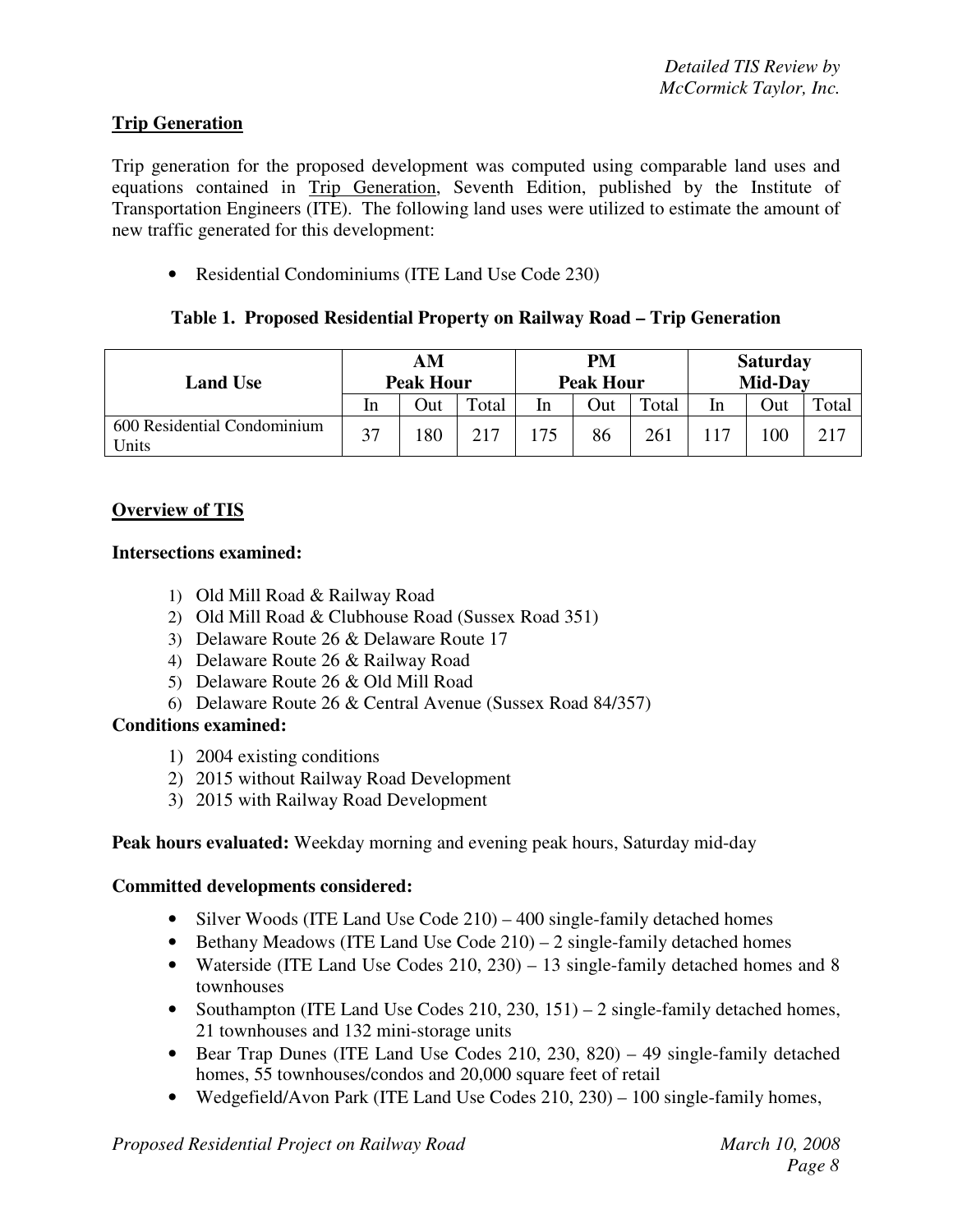- Bay Forest Club (ITE Land Use Code 210, 230) 475 single-family detached homes, 326 townhouses/condominiums
- Forest Landing (ITE Land Use Code 210) 444 single-family detached homes
- Fairway Village (ITE Land Use Code 210) 312 single-family detached homes
- Windmill Property (ITE Land Use Code 230) 106 townhouses
- Doves Landing (ITE Land Use Codes 210, 220, 230, 820) 140 single-family detached homes, 120 apartments, 142 townhouses and 147,500 square feet of retail
- Barrington Park (ITE Land Use Codes 210, 230) 150 single-family detached homes, 300 condominiums
- Millville Town Center (ITE Land Use Codes 230, 820) 68 townhouses and 106,500 square feet of retail
- Bethany Bay (ITE Land Use Code 230) 100 condominiums

### **Intersection Descriptions**

# **1) Old Mill Road & Railway Road**

**Type of Control:** All way stop controlled intersection **Northbound approach:** (Railway Road) one shared left/through/right lane **Southbound approach:** (Railway Road) one shared left/through/right lane **Eastbound approach:** (Old Mill Road) one shared left/through/right lane **Westbound approach:** (Old Mill Road) one shared left/through/right lane

### **2) Old Mill Road & Clubhouse Road**

**Type of Control:** All-way stop controlled unsignalized intersection **Northbound approach:** (Clubhouse Road) one shared left/through/right lane **Southbound approach:** (Clubhouse Road) one shared left/through/right lane **Eastbound approach:** (Old Mill Road) one shared left/through/right lane **Westbound approach:** (Old Mill Road) one shared left/through/right lane

# **3) Delaware Route 26 & Delaware Route 17:**

**Type of Control** three-way signalized intersection **Northbound approach:** (Delaware Route 17) exclusive left-turn lane, channelized right-turn lane (yield condition)

**Eastbound approach:** (Delaware Route 26) one shared through/right-turn lane **Westbound approach:** (Delaware Route 26) exclusive left-turn lane, one through lane

# **4) Delaware Route 26 & Railway Road**

**Type of Control:** three-way unsignalized intersection **Southbound approach:** (Railway Road) one stop controlled shared left/right lane **Eastbound approach:** (Delaware Route 26) one shared left/through lane **Westbound approach:** (Delaware Route 26) one shared through/right lane

# **5) Delaware Route 26 & Old Mill Road**

**Type of Control:** four-way signalized intersection **Northbound approach:** (Old Mill Road) under construction, one shared left/through lane, one right-turn lane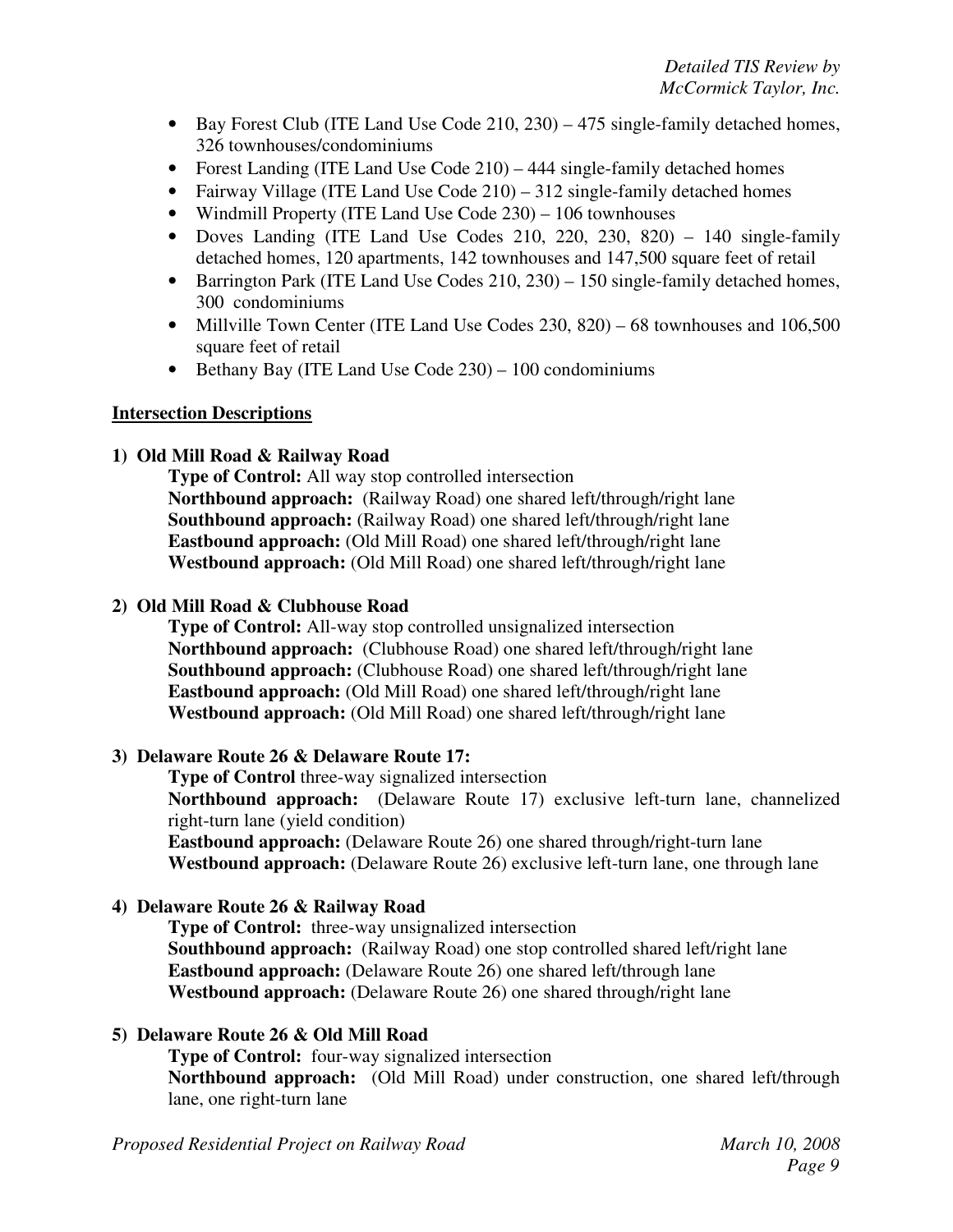**Southbound approach:** (Old Mill Road) one exclusive left-turn lane, one shared through/right lane

**Eastbound approach:** (Delaware Route 26) one exclusive left-turn lane, one shared through/right lane

**Westbound approach:** (Delaware Route 26) one shared left/through turn lane, one exclusive right-turn lane

# **6) Delaware Route 26 & Central Avenue**

**Type of Control:** four-way signalized intersection **Northbound approach:** (Central Avenue) one shared left/through/right lane **Southbound approach:** (Central Avenue) one shared left/through lane and an exclusive right-turn lane

**Eastbound approach:** (Delaware Route 26) one exclusive left-turn lane, one shared through/right lane

**Westbound approach:** (Delaware Route 26) one exclusive left-turn lane, one shared through/right lane

### **Transit, Pedestrian, and Bicycle Facilities**

**Existing transit service:** There are no known existing transit facilities in the project area.

**Planned transit service:** There are no planned expansions of DelDOT service in the area.

**Existing bicycle and pedestrian facilities**: The *Delaware Kent and Sussex Counties Bicycle Touring Map* designates all roadways within the project area as having above average cycling conditions with the exception of the section of Central Avenue just south of Delaware Route 26. This portion is rated as having below average bicycling conditions.

**Planned bicycle and pedestrian facilities:** No planned bicycle or pedestrian facilities are currently known to exist for the area.

### **Previous Comments**

All comments from DelDOT's Scoping Letter and Preliminary TIS (PTIS) Review were addressed in the Final TIS submission. However, there were no HCS printouts to reference. In addition, it appears that although the submitter included the HCS files for the original FTIS, there are no files to reference for the addendum, which makes it impossible to determine if the enclosed LOS tables are correct and to compare McCormick Taylor's HCS with Orth Rodgers HCS.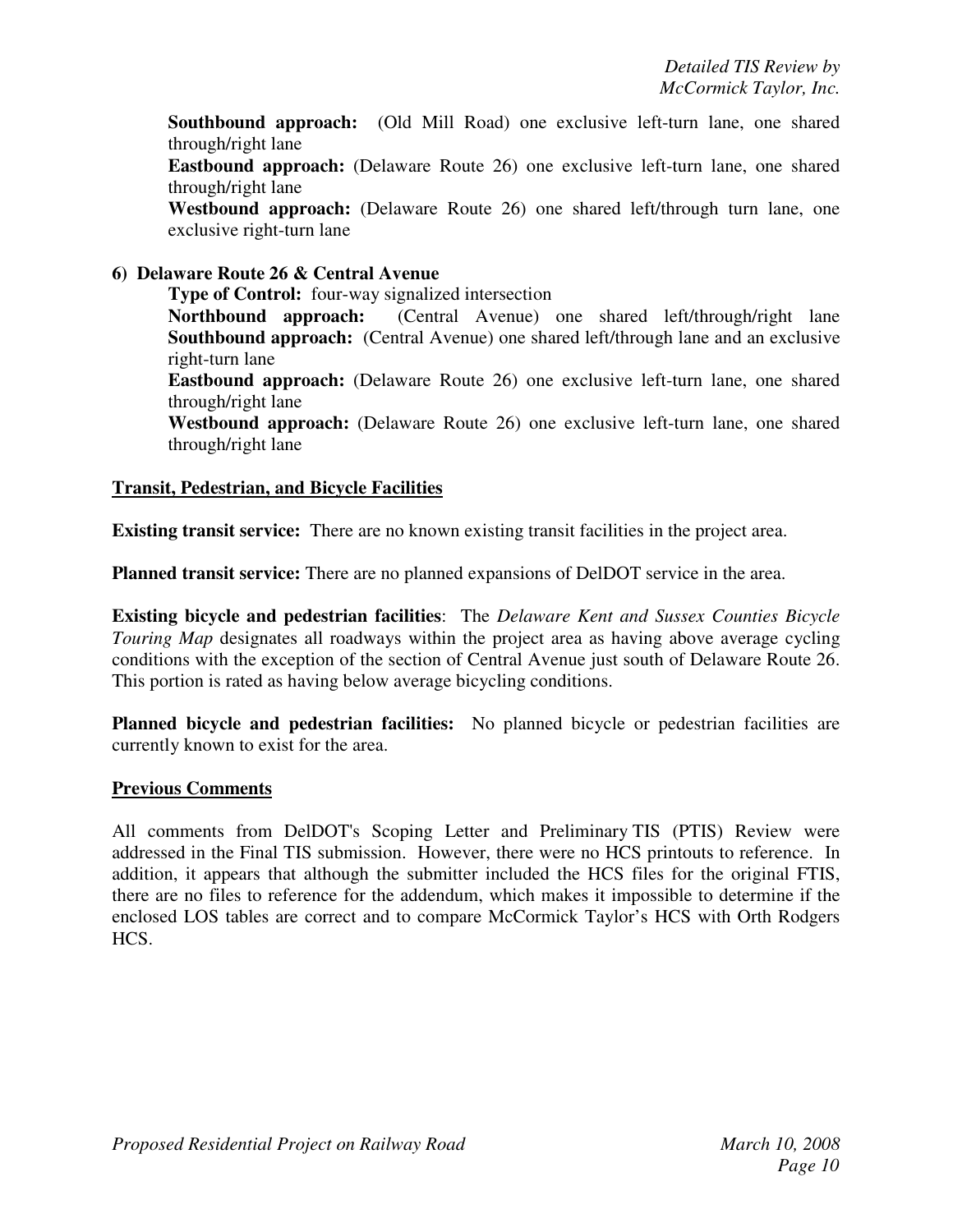# **General HCS Analysis Comments**

*(see table footnotes on the following pages for specific comments)*

- 1) McCormick Taylor used a minimum peak hour factor of 0.92 in all cases. The TIS used 0.88 for some intersections.
- 2) The level of service results in the TIS are not consistent with DelDOT level of service criteria, which utilizes both the HCS reported level of service and the X-critical value. The levels of service shown in this review letter (both "per TIS" and "per McCormick Taylor" review are consistent with DelDOT level of service criteria as noted in the *Rules & Regulations for Subdivision Street*s.
- 3) Although the submitter included the HCS files for the original FTIS, there are no files to reference for the addendum, which makes it impossible to determine if the enclosed LOS tables are correct and to compare McCormick Taylor's HCS with Orth Rodgers HCS.
- 4) The TIS used HCS version 4.1e for their analysis, McCormick Taylor used 4.1f for their analysis.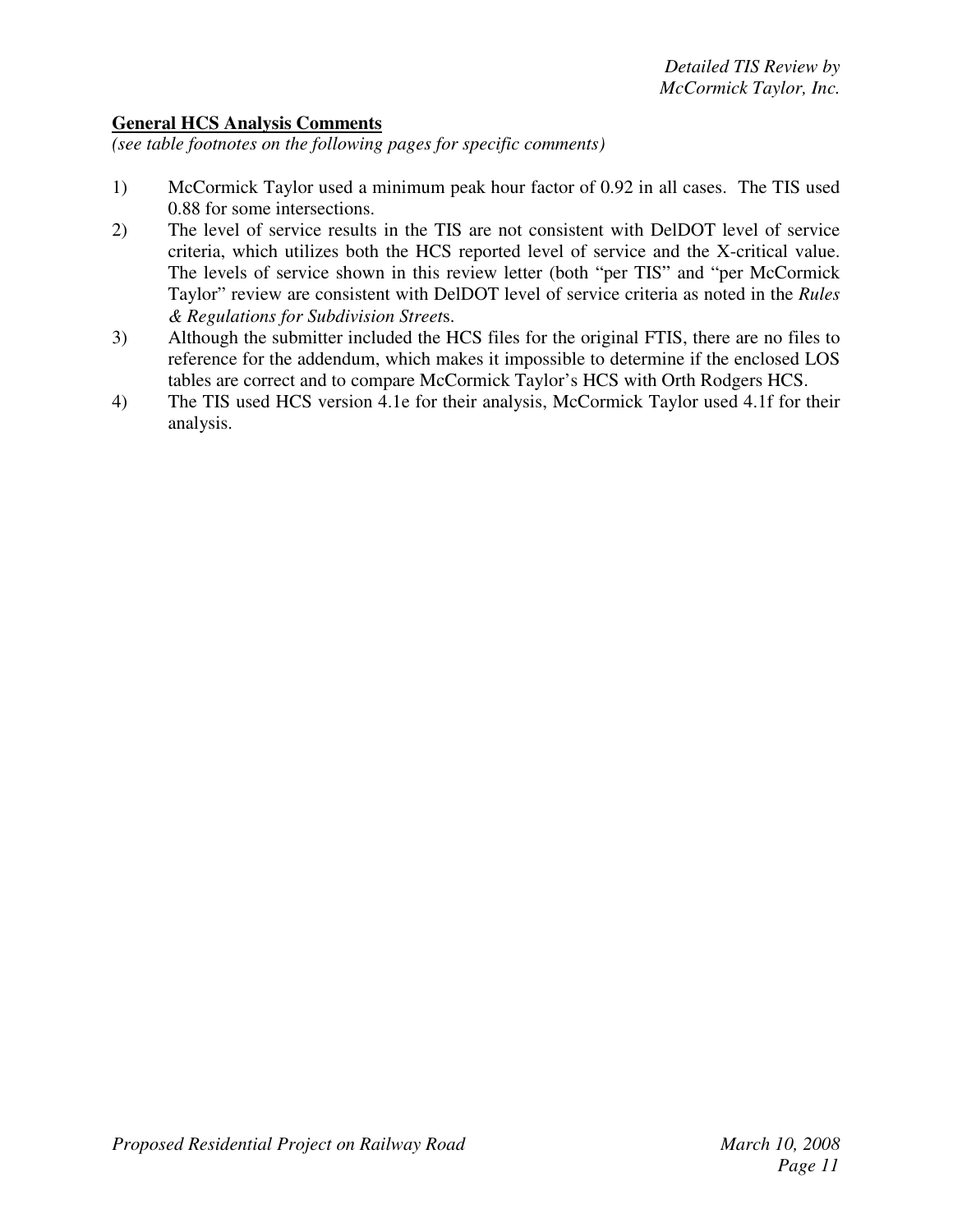#### Table 2 PEAK HOUR LEVELS OF SERVICE (LOS) *based on Traffic Impact Study for Proposed Residential Project on Railway Road Report dated November 2005* Prepared by Orth-Rodgers Associates, Inc.

| Unsignalized Intersection <sup>1</sup><br><b>All-Way Stop Control</b> | <b>LOS</b> per TIS |         |          |         | LOS per<br><b>McCormick Taylor</b> |          |
|-----------------------------------------------------------------------|--------------------|---------|----------|---------|------------------------------------|----------|
| <b>Old Mill Road and</b>                                              | Weekday            | Weekday | Saturday | Weekday | Weekday                            | Saturday |
| <b>Railway Road</b>                                                   | AM                 | PM      | Mid-Day  | AM      | <b>PM</b>                          | Mid-Day  |
| 2004 Existing (Case 1)                                                |                    |         |          |         |                                    |          |
| Eastbound Old Mill Road                                               | A(8.0)             | A(7.8)  | A(9.4)   | A(8.0)  | A(7.8)                             | A(9.4)   |
| Westbound Old Mill Road                                               | A(7.7)             | A(8.1)  | A(9.1)   | A(7.7)  | A(8.1)                             | A(9.1)   |
| Northbound Railway Road                                               | A(7.8)             | A(7.6)  | A(8.5)   | A(7.8)  | A(7.6)                             | A(8.5)   |
| Southbound Railway Road                                               | A(7.8)             | A(8.0)  | A(9.2)   | A(7.8)  | A(8.0)                             | A(9.2)   |
| <b>Overall Intersection Delay</b>                                     | A(7.9)             | A(7.9)  | A(9.1)   | A(7.9)  | A(7.9)                             | A(9.1)   |
|                                                                       |                    |         |          |         |                                    |          |
| 2015 Without Development (Case 2)                                     |                    |         |          |         |                                    |          |
| Eastbound Old Mill Road                                               | B(12.1)            | B(10.6) | C(18.6)  | B(11.7) | B(10.6)                            | C(17.0)  |
| Westbound Old Mill Road                                               | A(8.9)             | B(11.9) | C(15.5)  | A(8.8)  | B(11.6)                            | B(14.5)  |
| Northbound Railway Road                                               | A(8.8)             | A(9.1)  | B(11.4)  | A(8.8)  | A(9.1)                             | B(11.0)  |
| Southbound Railway Road                                               | A(9.3)             | A(9.6)  | B(13.2)  | A(9.3)  | A(9.5)                             | B(12.7)  |
| <b>Overall Intersection Delay</b>                                     | B(10.8)            | B(10.9) | C(15.8)  | B(10.5) | B(10.8)                            | B(14.7)  |
|                                                                       |                    |         |          |         |                                    |          |
| 2015 With Development (Case 3)                                        |                    |         |          |         |                                    |          |
| Eastbound Old Mill Road                                               | C(16.0)            | B(14.8) | E(39.9)  | C(15.1) | B(14.5)                            | D(31.9)  |
| Westbound Old Mill Road                                               | B(10.4)            | C(19.0) | D(30.0)  | B(10.3) | C(17.6)                            | D(25.0)  |
| Northbound Railway Road                                               | B(10.0)            | B(12.6) | C(17.4)  | A(9.8)  | B(12.3)                            | C(16.0)  |
| Southbound Railway Road                                               | B(13.4)            | B(13.1) | C(24.6)  | B(13.3) | B(12.7)                            | C(22.4)  |
| <b>Overall Intersection Delay</b>                                     | B(13.8)            | C(15.7) | D(30.0)  | B(13.3) | C(15.0)                            | D(25.2)  |

 $1$  For unsignalized analyses, the numbers in parentheses following levels of service are average delay per vehicle, measured in seconds. For signalized analyses, those numbers are X-critical, a composite volume-to-capacity ratio.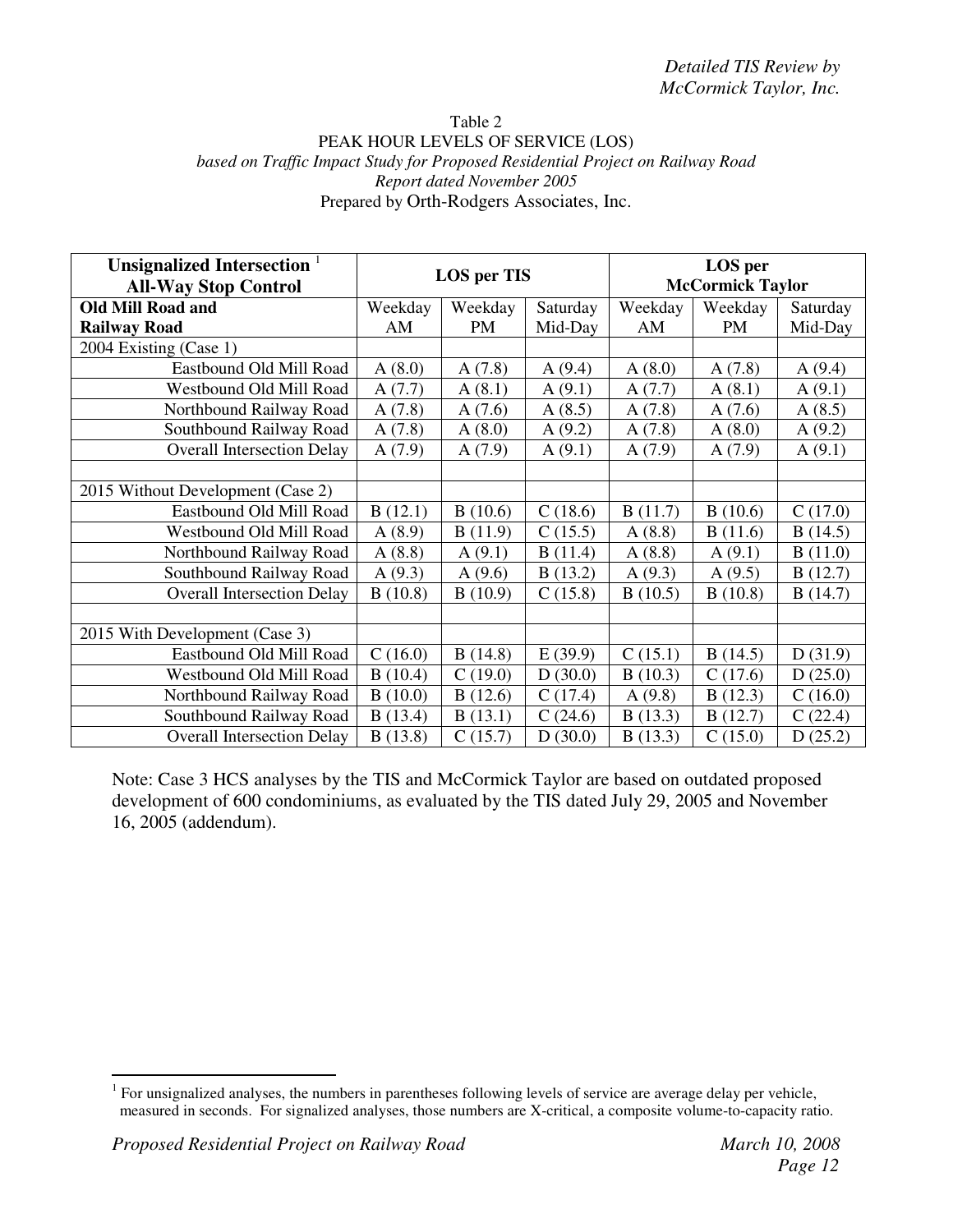#### Table 3 PEAK HOUR LEVELS OF SERVICE (LOS) *based on Traffic Impact Study for Proposed Residential Project on Railway Road Report dated November 2005* Prepared by Orth-Rodgers Associates, Inc.

| <b>Unsignalized Intersection</b> <sup>2</sup><br><b>All-Way Stop Control</b> | <b>LOS</b> per TIS |           |          |         | LOS per<br><b>McCormick Taylor</b> |          |
|------------------------------------------------------------------------------|--------------------|-----------|----------|---------|------------------------------------|----------|
| <b>Old Mill Road and</b>                                                     | Weekday            | Weekday   | Saturday | Weekday | Weekday                            | Saturday |
| <b>Club House Road</b>                                                       | AM                 | <b>PM</b> | Mid-Day  | AM      | PM                                 | Mid-Day  |
| 2004 Existing (Case 1)                                                       |                    |           |          |         |                                    |          |
| Eastbound Old Mill Road                                                      | A(8.7)             | A(8.1)    | A(9.9)   | A(8.7)  | A(8.1)                             | A(9.9)   |
| Westbound Old Mill Road                                                      | A(8.3)             | A(8.5)    | A(9.0)   | A(8.3)  | A(8.5)                             | A(9.0)   |
| Northbound Club House Road                                                   | A(7.7)             | A(7.8)    | A(8.2)   | A(7.7)  | A(7.8)                             | A(8.2)   |
| Southbound Club House Road                                                   | A(8.7)             | A(8.1)    | A(9.0)   | A(8.7)  | A(8.1)                             | A(9.0)   |
| <b>Overall Intersection Delay</b>                                            | A(8.5)             | A(8.3)    | A(9.3)   | A(8.5)  | A(8.3)                             | A(9.3)   |
|                                                                              |                    |           |          |         |                                    |          |
| 2015 Without Development (Case 2)                                            |                    |           |          |         |                                    |          |
| Eastbound Old Mill Road                                                      | B(13.3)            | B(11.0)   | C(20.3)  | B(12.6) | B(10.8)                            | C(18.6)  |
| Westbound Old Mill Road                                                      | A(9.5)             | B(12.6)   | B(13.8)  | A(9.3)  | B(12.6)                            | B(13.5)  |
| Northbound Club House Road                                                   | A(8.6)             | A(9.0)    | A(9.7)   | A(8.5)  | A(9.0)                             | A(9.6)   |
| Southbound Club House Road                                                   | A(9.7)             | A(9.4)    | B(10.9)  | A(9.6)  | A(9.4)                             | B(10.7)  |
| <b>Overall Intersection Delay</b>                                            | B(11.6)            | B(11.5)   | C(16.5)  | B(11.2) | B(11.5)                            | C(15.5)  |
|                                                                              |                    |           |          |         |                                    |          |
| 2015 With Development (Case 3)                                               |                    |           |          |         |                                    |          |
| Eastbound Old Mill Road                                                      | C(16.3)            | B(11.9)   | D(25.3)  | C(15.1) | B(11.7)                            | C(22.5)  |
| Westbound Old Mill Road                                                      | A(9.9)             | B(14.5)   | C(15.5)  | A(9.7)  | B(14.4)                            | C(15.1)  |
| Northbound Club House Road                                                   | A(8.9)             | A(9.3)    | A(9.9)   | A(8.8)  | A(9.3)                             | A(9.8)   |
| Southbound Club House Road                                                   | B(10.0)            | A(9.7)    | B(11.2)  | A(9.9)  | A(9.7)                             | B(11.0)  |
| <b>Overall Intersection Delay</b>                                            | B(13.6)            | B(12.9)   | C(19.7)  | B(12.9) | B(12.8)                            | C(18.1)  |

 $2^{2}$  For unsignalized analyses, the numbers in parentheses following levels of service are average delay per vehicle, measured in seconds. For signalized analyses, those numbers are X-critical, a composite volume-to-capacity ratio.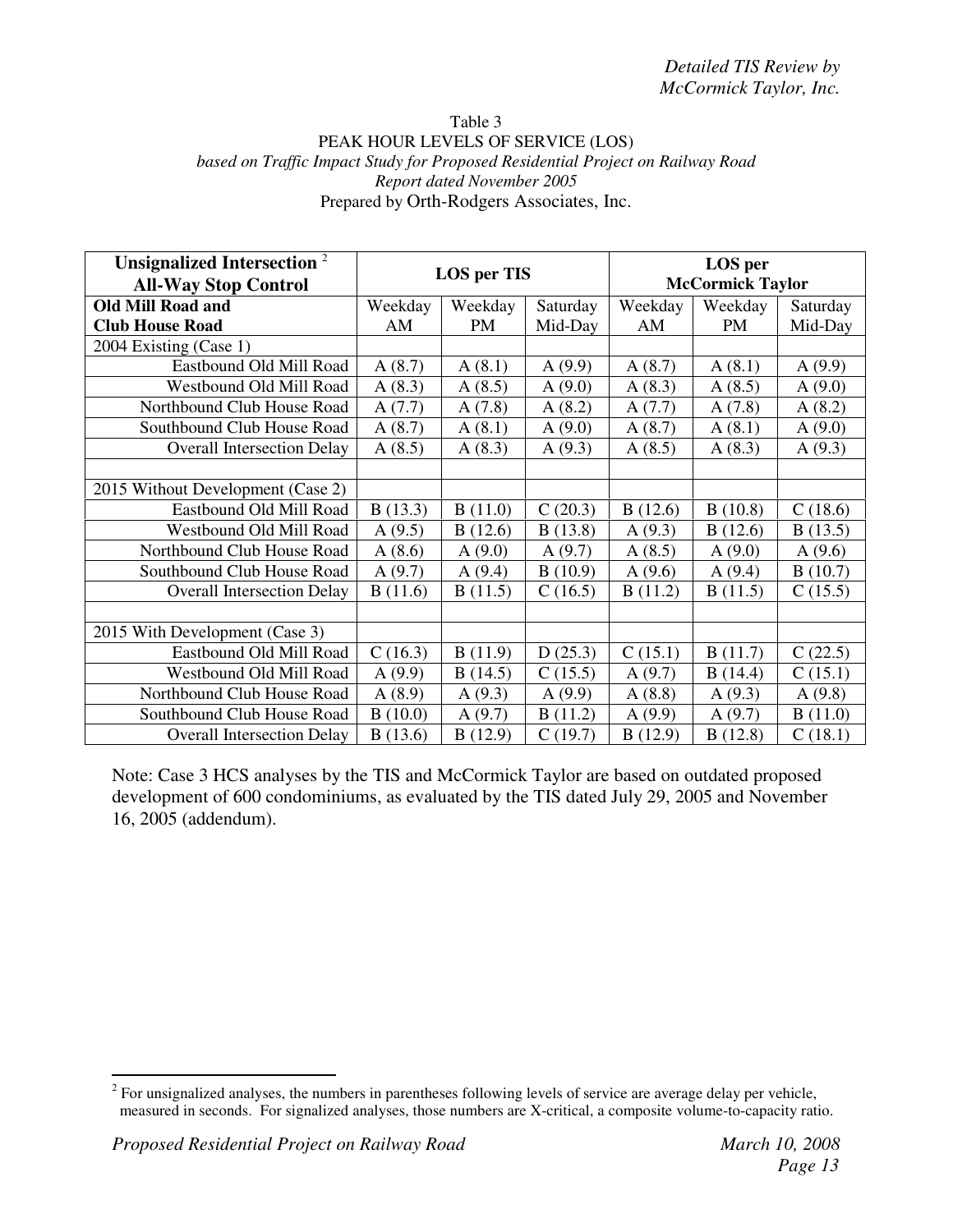#### Table 4 PEAK HOUR LEVELS OF SERVICE (LOS) *based on Traffic Impact Study for Proposed Residential Project on Railway Road Report dated November 2005* Prepared by Orth-Rodgers Associates, Inc.

| Signalized Intersection <sup>3</sup>  |         | LOS per<br><b>TIS</b> |           |         | LOS per<br><b>McCormick Taylor</b> |          |
|---------------------------------------|---------|-----------------------|-----------|---------|------------------------------------|----------|
| <b>Delaware Route 26 and</b>          | Weekday | Weekday               | Saturday  | Weekday | Weekday                            | Saturday |
| <b>Delaware Route 17</b>              | AM      | <b>PM</b>             | Mid-Day   | AM      | PM.                                | Mid-Day  |
| 2004 Existing (Case 1)                | B(0.46) | B(0.50)               | C(0.89)   | B(0.49) | B(0.54)                            | B(0.78)  |
|                                       |         |                       |           |         |                                    |          |
| 2015 Without Development (Case 2) $4$ | C(0.93) | D(0.94)               | F(1.75)   | B(0.72) | C(0.90)                            | F(1.20)  |
|                                       |         |                       |           |         |                                    |          |
| 2015 With Development (Case 3) $4$    | C(0.94) | E(0.97)               | F(1.96)   | C(0.71) | D(0.90)                            | F(1.26)  |
|                                       |         |                       |           |         |                                    |          |
| 2015 With Development (Case 3) with   | NA.     | <b>NA</b>             | <b>NA</b> | C(0.65) | C(0.75)                            | D(0.92)  |
| Improvement Options <sup>5,6</sup>    |         |                       |           |         |                                    |          |

 $3$  For unsignalized analyses, the numbers in parentheses following levels of service are average delay per vehicle,

measured in seconds. For signalized analyses, those numbers are X-critical, a composite volume-to-capacity ratio. <sup>4</sup> McCormick Taylor's analysis for Cases 2 and 3 include committed improvements for the Route 26 Planning Study. This includes an exclusive eastbound right-turn lane along Route 26 that the TIS did not have in their analysis. It is likely that these improvements were not committed at the time of analysis.

<sup>&</sup>lt;sup>5</sup> Improvement option includes converting the eastbound right-turn lane into a shared through/right lane along with a second receiving lane on Route 26, and a second northbound left-turn lane along Route 17 along with a second receiving lane on Route 26.

<sup>&</sup>lt;sup>6</sup> The TIS did not recommend improvements for this intersection citing that DelDOT's Route 26 Improvement Project will address the future unacceptable levels of service.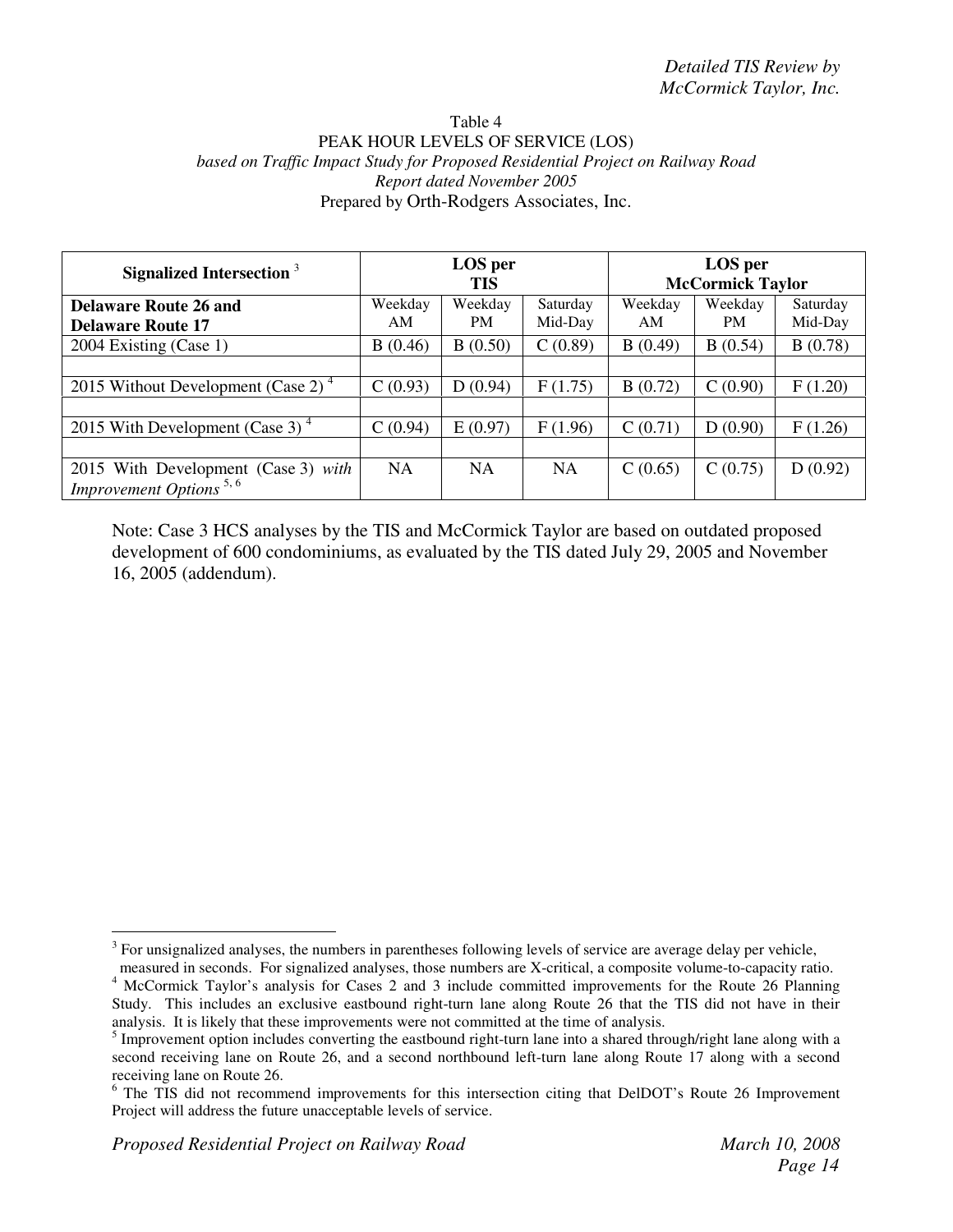#### Table 5 PEAK HOUR LEVELS OF SERVICE (LOS) *based on Traffic Impact Study for Proposed Residential Project on Railway Road Report dated November 2005* Prepared by Orth-Rodgers Associates, Inc.

| Unsignalized Intersection <sup>7</sup><br><b>One-Way Stop Control</b> | LOS per TIS $8$ |           |          |         | LOS per<br><b>McCormick Taylor</b> |          |
|-----------------------------------------------------------------------|-----------------|-----------|----------|---------|------------------------------------|----------|
| <b>Delaware Route 26 and</b>                                          | Weekday         | Weekday   | Saturday | Weekday | Weekday                            | Saturday |
| <b>Railway Road</b>                                                   | AM              | <b>PM</b> | Mid-Day  | AM      | PM                                 | Mid-Day  |
| 2004 Existing (Case 1)                                                |                 |           |          |         |                                    |          |
| Eastbound Route 26 - Left                                             | A(8.0)          | A(8.7)    | A(10.0)  | A(8.0)  | A(8.7)                             | A(10.0)  |
| Southbound Railway Road                                               | B(11.9)         | C(15.3)   | D(27.8)  | B(11.9) | C(15.3)                            | D(27.8)  |
|                                                                       |                 |           |          |         |                                    |          |
| 2015 Without Development (Case $\overline{2}$ ) <sup>9</sup>          |                 |           |          |         |                                    |          |
| Eastbound Route 26 - Left                                             | A(8.6)          | B(10.8)   | B(14.6)  | A(8.7)  | B(10.9)                            | B(14.5)  |
| Southbound Railway Road                                               | C(16.7)         | E(42.5)   | F(454.0) | C(16.7) | E(41.4)                            | F(389.6) |
|                                                                       |                 |           |          |         |                                    |          |
| 2015 With Development (Case 3) $9$                                    |                 |           |          |         |                                    |          |
| Eastbound Route 26 - Left                                             | A(8.7)          | B(12.0)   | C(16.6)  | A(8.8)  | B(12.1)                            | C(16.4)  |
| Southbound Railway Road                                               | C(18.8)         | F(73.3)   | F(768.3) | C(18.7) | F(68.4)                            | F(768.3) |
|                                                                       |                 |           |          |         |                                    |          |
| 2015 With Development (Case 3) with                                   |                 |           |          |         |                                    |          |
| Improvement Options <sup>10</sup>                                     |                 |           |          |         |                                    |          |
| Eastbound Route 26 - Left                                             | A(8.7)          | B(12.0)   | C(16.6)  | A(8.8)  | B(12.1)                            | C(16.4)  |
| Southbound Railway Road - Right                                       | C(16.6)         | E(39.3)   | F(172.2) | C(15.1) | D(25.7)                            | F(75.0)  |

 $<sup>7</sup>$  For unsignalized analyses, the numbers in parentheses following levels of service are average delay per vehicle,</sup>

measured in seconds. For signalized analyses, those numbers are X-critical, a composite volume-to-capacity ratio. <sup>8</sup> The TIS and McCormick Taylor had differing truck percentages in their analysis. It appears that the TIS dropped or raised their truck percentages occasionally without a logical pattern.

<sup>9</sup> McCormick Taylor's analysis for Cases 2 and 3 include committed improvements for the Route 26 Planning Study. This includes an exclusive westbound right-turn lane along Route 26 that the TIS did not have in their analysis. It is likely that these improvements were not committed at the time of analysis.

<sup>&</sup>lt;sup>10</sup> Orth Rodgers' improvement option includes an exclusive southbound left-turn lane. McCormick Taylor's

improvement option includes restricting southbound left-turning traffic from Railway Road onto Route 26. Traffic wishing to travel west on Route 26 should travel southwest on Old Mill Road and use the signal at Route 26 instead.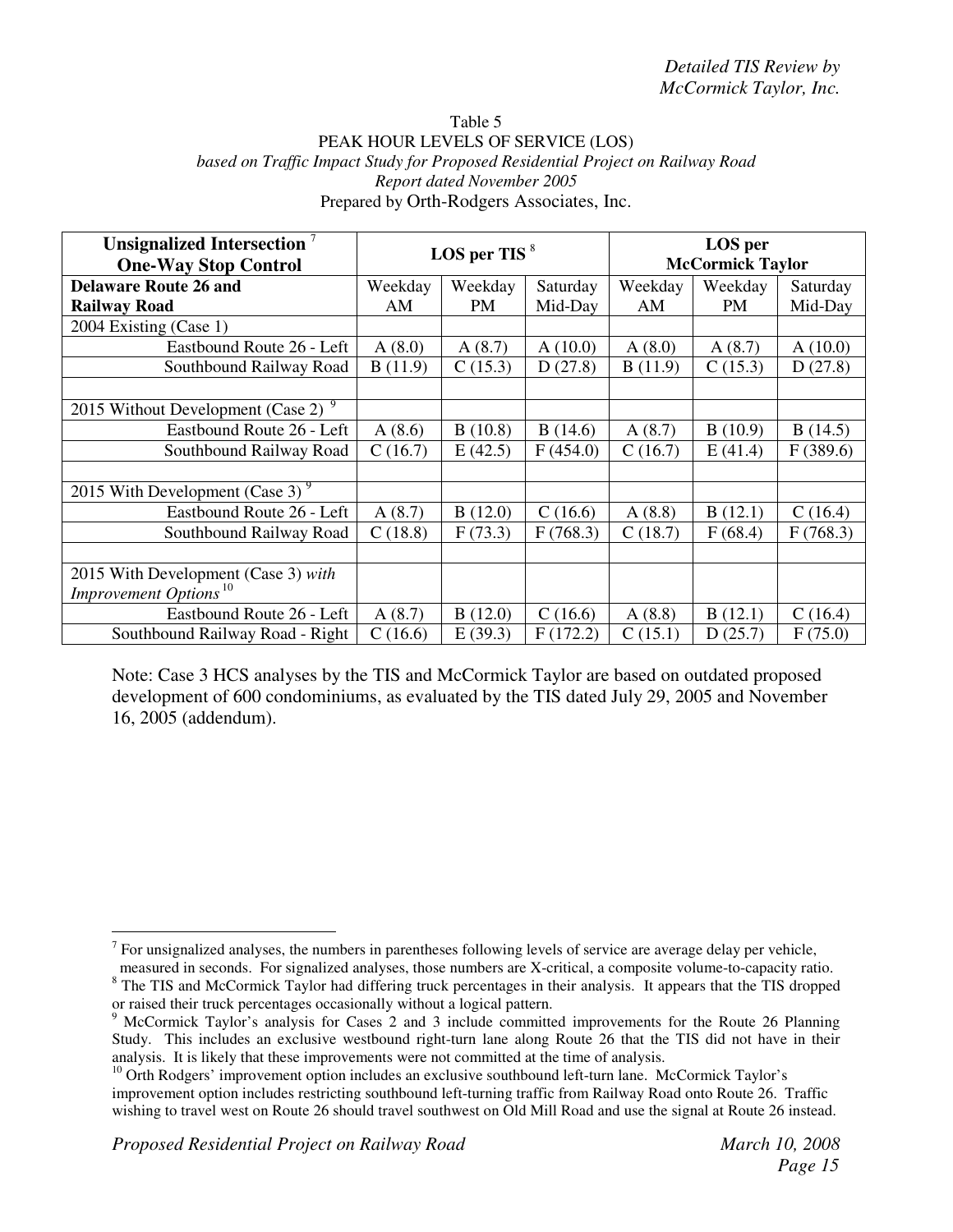#### Table 6 PEAK HOUR LEVELS OF SERVICE (LOS) *based on Traffic Impact Study for Proposed Residential Project on Railway Road Report dated November 2005* Prepared by Orth-Rodgers Associates, Inc.

| Signalized Intersection <sup>11</sup>                                            |               | LOS per<br><b>TIS</b> |                     |               | LOS per<br><b>McCormick Taylor</b> |                     |
|----------------------------------------------------------------------------------|---------------|-----------------------|---------------------|---------------|------------------------------------|---------------------|
| <b>Delaware Route 26 and</b><br><b>Old Mill Road</b>                             | Weekday<br>AM | Weekday<br><b>PM</b>  | Saturday<br>Mid-Day | Weekday<br>AM | Weekday<br>PM.                     | Saturday<br>Mid-Day |
| 2004 Existing $(\overline{\text{Case 1}})^{12,13}$                               | C(0.51)       | C(0.64)               | C(0.87)             | C(0.48)       | C(0.57)                            | D(0.79)             |
| 2015 Without Development (Case 2) <sup>14</sup>                                  | D(0.86)       | F(1.04)               | F(1.14)             | D(0.86)       | F(1.06)                            | F(1.31)             |
| 2015 With Development (Case 3) $^{13}$                                           | D(0.91)       | F(1.06)               | F(1.16)             | D(0.91)       | F(1.09)                            | F(1.33)             |
| 2015 With Development (Case 3) with<br><i>Improvement Option 1</i> <sup>15</sup> | <b>NA</b>     | <b>NA</b>             | <b>NA</b>           | D(0.70)       | D(0.93)                            | F(1.15)             |
|                                                                                  |               |                       |                     |               |                                    |                     |
| 2015 With Development (Case 3) with<br>Improvement Option $2^{16}$               | <b>NA</b>     | <b>NA</b>             | <b>NA</b>           | C(0.50)       | C(0.71)                            | D(0.87)             |

<sup>&</sup>lt;sup>11</sup> For unsignalized analyses, the numbers in parentheses following levels of service are average delay per vehicle, measured in seconds. For signalized analyses, those numbers are X-critical, a composite volume-to-capacity ratio.

<sup>&</sup>lt;sup>12</sup> McCormick Taylor used the more recent lane configuration for analysis, which was observed in the field during the field view. This lane configuration includes a separate left, through and right-turn lane along northbound Old Mill Road, and an exclusive right-turn lane along eastbound Route 26. These improvements were likely not in place at the time of Orth Rodgers' field view.

<sup>&</sup>lt;sup>13</sup> McCormick Taylor used the signal timings dated 8-18-05 for this intersection. They included the new lane configuration as well as indicating that it is a coordinated signal. Orth Rodgers used old signal timings from 3-4-03. <sup>14</sup> McCormick Taylor's analysis for Cases 2 and 3 include committed improvements for the Route 26 Planning Study. This includes an exclusive southbound right-turn lane along Old Mill Road that the TIS did not have in their analysis. It is likely that these improvements were not committed at the time of analysis.

<sup>&</sup>lt;sup>15</sup> Improvement option 1 consists of adding an additional southbound left-turn lane on Old Mill Road and a

corresponding receiving lane on eastbound Route 26. 16 Improvement option 2 includes converting the eastbound right-turn lane to a shared through/right lane along Route 26, reconfiguring the southbound Old Mill Road approach to a dual left-turn lane and a through/right-turn lane, and adding an additional westbound through lane along Route 26.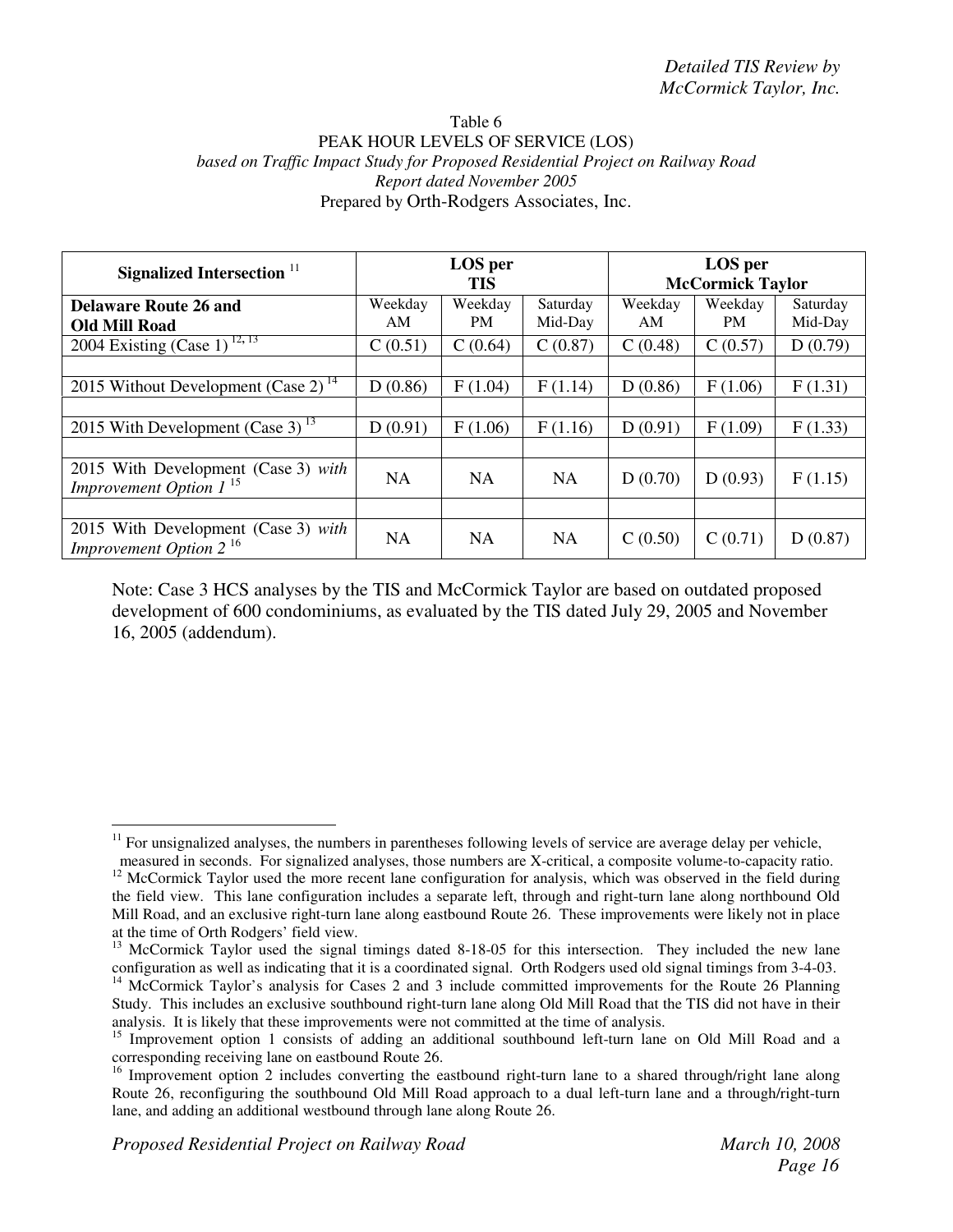#### Table 7 PEAK HOUR LEVELS OF SERVICE (LOS) *based on Traffic Impact Study for Proposed Residential Project on Railway Road Report dated November 2005* Prepared by Orth-Rodgers Associates, Inc.

| Signalized Intersection <sup>17</sup>                              |               | LOS per<br><b>TIS</b> |                     |               | LOS per<br><b>McCormick Taylor</b> |                     |
|--------------------------------------------------------------------|---------------|-----------------------|---------------------|---------------|------------------------------------|---------------------|
| <b>Delaware Route 26 and</b><br><b>Central Avenue</b>              | Weekday<br>AM | Weekday<br>PM         | Saturday<br>Mid-Day | Weekday<br>AM | Weekday<br>PM.                     | Saturday<br>Mid-Day |
| 2004 Existing (Case $1)^{\frac{18,19}{}}$                          | B(0.48)       | B(0.68)               | D(0.94)             | C(0.50)       | C(0.54)                            | E(0.97)             |
|                                                                    |               |                       |                     |               |                                    |                     |
| 2015 Without Development (Case 2) <sup>19</sup>                    | C(0.67)       | D(0.90)               | F(1.50)             | D(0.85)       | E(1.09)                            | F(2.19)             |
|                                                                    |               |                       |                     |               |                                    |                     |
| 2015 With Development (Case 3) $^{19}$                             | C(0.70)       | D(0.92)               | F(1.56)             | D(0.88)       | F(1.16)                            | F(2.57)             |
|                                                                    |               |                       |                     |               |                                    |                     |
| 2015 With Development (Case 3) with<br>Improvement Option $1^{20}$ | <b>NA</b>     | <b>NA</b>             | <b>NA</b>           | D(0.84)       | D(0.94)                            | F(1.19)             |
|                                                                    |               |                       |                     |               |                                    |                     |
| 2015 With Development (Case 3) with<br>Improvement Option $2^{21}$ | <b>NA</b>     | <b>NA</b>             | <b>NA</b>           | C(0.65)       | C(0.78)                            | D(0.95)             |

<sup>&</sup>lt;sup>17</sup> For unsignalized analyses, the numbers in parentheses following levels of service are average delay per vehicle, measured in seconds. For signalized analyses, those numbers are X-critical, a composite volume-to-capacity ratio.

<sup>&</sup>lt;sup>18</sup> McCormick Taylor used the more recent lane configuration for analysis, which was observed in the field during the field view. This lane configuration includes a separate right-turn lane along southbound Central Avenue. These improvements were likely not in place at the time of Orth Rodgers' field view.

<sup>&</sup>lt;sup>19</sup> For the Existing Case and Cases 2 and 3 Orth Rodgers used concurrent phasing and did not coordinate the signal. McCormick Taylor kept it as split phasing and coordinated the signal as consisted with DelDOT's most recent signal timing plan. In addition, as consistent with the Route 26 Mainline improvement plans, McCormick Taylor assumed committed improvements that included an exclusive left and right turning lanes for northbound Central Avenue, a southbound left turn lane on southbound Central Avenue and a westbound right turn lane on Route 26.

 $20$  Improvement option 1 includes an additional eastbound left-turn lane on Route 26 and subsequent receiving lane on northbound Central Avenue. The phasing for the northbound and southbound movements was changed to concurrent phasing.

<sup>&</sup>lt;sup>21</sup> Improvement option 2 consists of adding an additional eastbound through lane on Route 26, and converting the westbound right-lane into a shared through/right-turn lane, along with subsequent receiving lanes on both directions. The phasing for the northbound and southbound movements was changed to concurrent phasing.